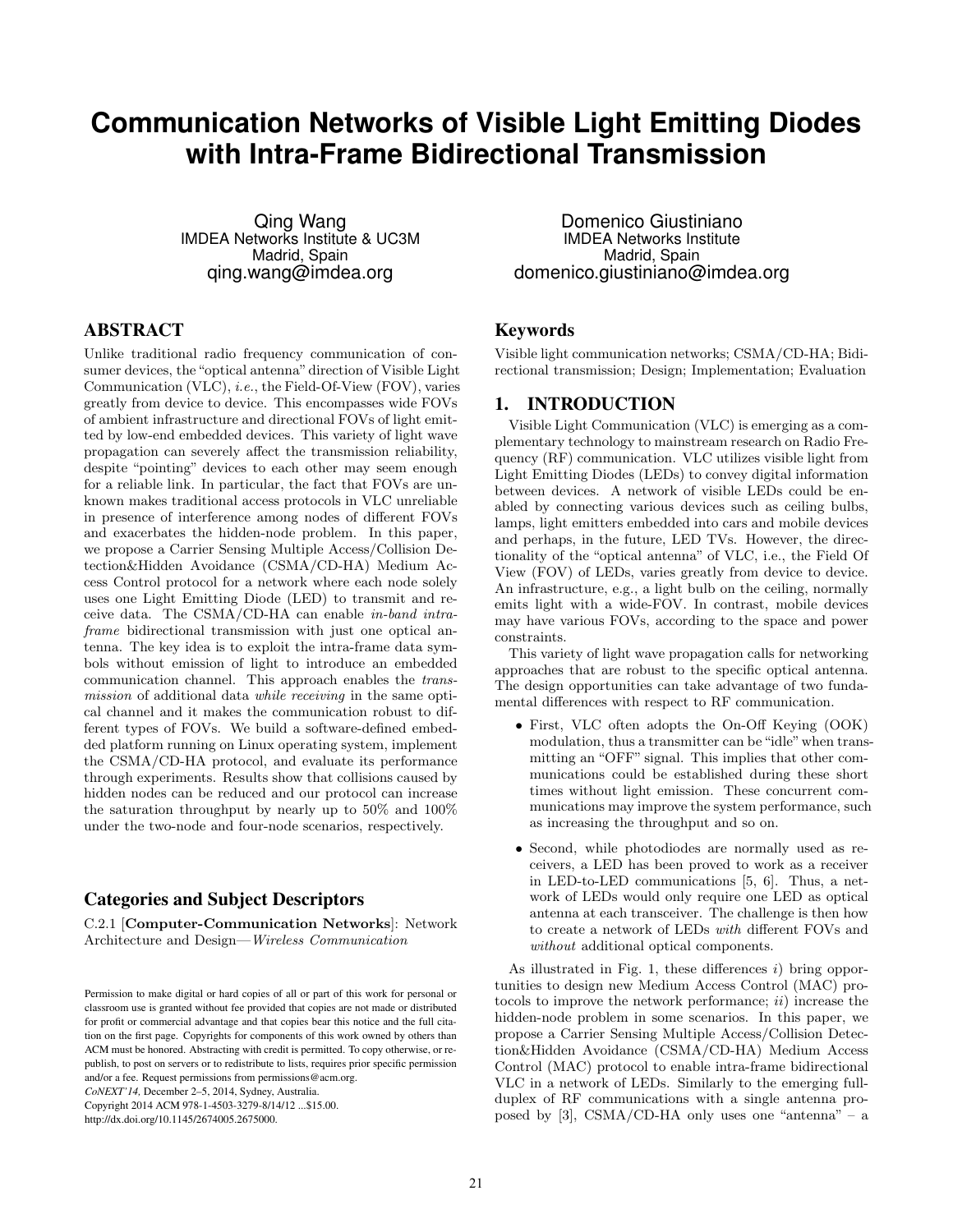

Figure 1: Motivation – various "optical antenna" directions of VLC nodes and OOK modulation: left) is in-band interference-free concurrent transmissions of  $A \rightarrow B$  and  $C \leftrightarrow D$  possible? right) exacerbate the hidden-node problem.

single LED to enable a secondary channel. In contrast to full-duplex research in RF domain, we target visible light spectrum and implement very simple techniques to enable the secondary channel with off-the-shelf embedded hardware that runs on credit-card-sized embedded board with a total unit cost of approximately 50 dollars. The proposed protocol can also alleviate the hidden-node problem without using the Request-To-Send/Clear-To-Send (RTS/CTS) method. To evaluate the performance of our protocol, we design a software-defined embedded platform for visible light communication networks, which runs Linux and implements CSMA/CD-HA as part of it. Experimental results show that CSMA/CD-HA can increase the saturation throughput by nearly up to 50% and 100% under the two-node and fournode scenarios, respectively, with respect to state-of-the-art MAC protocols.

#### 2. SYSTEM DESIGN

We first briefly introduce background information on coding and decoding schemes employed in this work, and then present our method to enable intra-frame bidirectional transmission.

We use intensity modulation for data transmission, which is also adopted by the IEEE 802.15.7 standard [2] developed for short-range communication using visible light of wideband light bulbs. Binary information is mapped to the presence (symbol HIGH) or absence (symbol LOW) of the visible light carrier. The main PHY layer of the IEEE 802.15.7 standard uses the OOK modulation with the Manchester Run-Length Limited (RLL) line code. RLL line codes are used to avoid long runs of light on and light off that could end up in flicker effects, as well as clock and data recovery detection problems. Therefore, bit 1 is mapped to symbol sequence LOW-HIGH, and bit 0 is mapped to HIGH-LOW. Demodulation is performed with direct detection. Based on the received signal's voltage, the receiving node detects the received signal as the sequence of symbols HIGH and LOW that are then converted to binary data.

#### 2.1 Intra-Frame Bidirectional Transmission

The key enabler of intra-frame bidirectional transmission is that a node normally does not need to emit light when transmitting a symbol LOW. Therefore, the transmission of data is partially disentangled from the actual operation of the node, an essential difference from RF communication.



Figure 2: Key technique for intra-frame bidirectional transmission: node A can receive one symbol when transmitting the symbol LOW of bit "0" of the line code.

Let us consider two nodes, A and B. We assume that node A has gained access to the medium and it starts to transmit data to node B. Since node A is "idle" when it transmits a symbol LOW, it can make use of this time to receive a data symbol. To cooperate with this, node B can start itself to transmit a symbol if it can predict that it will receive a symbol LOW in the next symbol slot.

Under the assumption of Manchester RLL code, the prediction is based on:  $i)$  node B has received a HIGH symbol in current symbol slot;  $ii)$  the received HIGH symbol is the first part of a modulated bit (i.e., bit "0"). We illustrate an example in Fig. 2. Just with one LED, Node B is able to send data during the reception of a frame, while node A can receive data when it transmits a frame. This allows to enable intra-frame bidirectional transmission.

As shown in Fig. 2, node A should expect to receive a symbol only when it transmits the LOW symbol of bit "0". The reason is that node B can only predict the LOW symbol of bit "0", but it can not predict the LOW symbol of bit "1". In expectation, half of data from node A are with bit "1" and the other half with bit "0". Therefore, node B will transmit data for half of the payload of node A. This comes at the minor cost of not performing clock and data recovery for half of the data, which can be accepted for reasonable clock drift.

The approach can be extended to other RLL line codes. In more general terms, the intra-frame bidirectional transmission can be enabled for those symbols where there is a probability of one to jump to a state where node A transmits the LOW symbol.

#### 2.2 The CSMA/CD-HA MAC Protocol

The Carrier Sensing Multiple Access / Collision Detection&Hidden Avoidance (CSMA/CD-HA) protocol is proposed to ensure fair channel access among all VLC nodes and reduce the impact of collisions and hidden nodes. We introduce our protocol, referring to the notations given in Table 1. When a frame is available for transmission, the MAC first senses the channel. The frame is transmitted immediately if the channel is sensed clear. If the channel is assessed busy, the MAC starts a backoff counter. The frame is transmitted when the counter reaches zero. The transmitting node and its corresponding receiver become a P-TX and a P-RX, respectively. Upon frame transmission, the P-TX switches to receiving mode when it transmits the LOW symbols of bit "0". The P-RX, similarly, switches to transmit a symbol when it finishes to receive a HIGH symbol of bit "0" (thus predicting that the next incoming symbol is LOW), to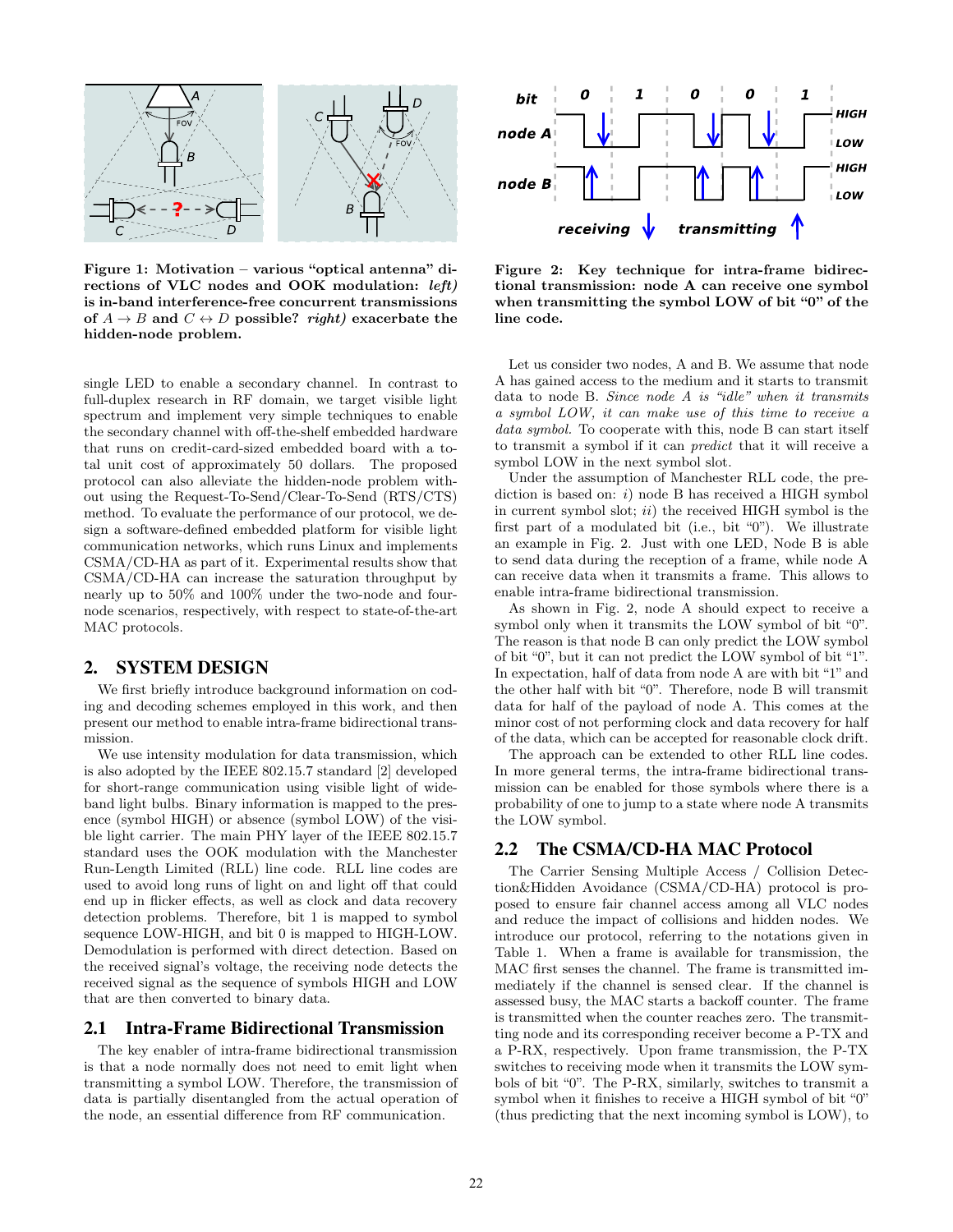| Primary TX (P-TX)          | Node that has gained access to           |  |  |  |  |
|----------------------------|------------------------------------------|--|--|--|--|
|                            | the medium with backoff protocol         |  |  |  |  |
| Primary RX (P-RX)          | Peer RX of a P-TX                        |  |  |  |  |
| <b>Secondary TX (S-TX)</b> | Node (not a P-RX) transmitting an        |  |  |  |  |
|                            | in-band frame with a P-TX's transmission |  |  |  |  |
| Secondary RX (S-RX)        | Peer RX of a S-TX                        |  |  |  |  |
| <b>Primary frames</b>      | Frames sent by a P-TX to a P-RX          |  |  |  |  |
| <b>Embedded frames</b>     | Frames sent opportunistically            |  |  |  |  |
|                            | by either a P-RX or a S-TX               |  |  |  |  |

Table 1: Notations used in the CSMA/CD-HA MAC protocol.

perform the intra-frame bidirectional transmission, as presented in Sec. 2.1.

After the P-TX successfully receives the embedded frame, it appends an-octet ACK to the frame it is transmitting to acknowledge the reception of embedded data. The P-RX sends an ACK to the P-TX when it decodes a frame without error. The whole process is illustrated in Fig. 3 (with node A as the P-TX and B as the P-RX). If the P-TX has not received an ACK within the timeout, a retransmission occurs and the contention window is doubled unless it reaches the maximal contention window. The frame is dropped when a pre-defined number of retransmissions fail.

Hidden node avoidance As a result of intra-frame bidirectional transmission, the P-RX"always" sends signals when it is receiving a frame, and part of them are HIGH symbols. These HIGH symbols can be sensed by the nodes under its coverage, thus they will not send frames to the receiver during this period and the potential hidden-node problem is alleviated. The only part of the frame which is not protected to hidden nodes is before the embedded frames start to be transmitted, since during this time, a hidden node to the TX may judge the channel is clear. However, this duration is usually short compared to the whole frame transmission period and the influence tends to be very low. This is similar to the RTS/CTS handshake (which sends short frames to nodes under the TX and RX's coverage, to announce that the shared channel will be occupied for some time.) Some-



Figure 3: Proposed MAC protocol that supports intra-frame bidirectional transmission: an illustration for the left scenario of Fig. 1. (Note: the DATA/ACK frames shown here are transmitted by their corresponding nodes, not received.)

times the P-RX may have no data to transmit. Under this case, the P-RX can send dummy symbols to announce that the channel is busy while it is receiving a frame. To summarize, the embedded frames of the primary communication have twofold use: send additional in-band data and act as active acknowledgement of ongoing primary data reception.

Collision detection Traditional collisions caused by nodes reaching the backoff counter equal to zero are still possible. These collisions are immediately detected by the absence of embedded data during the payload, and thus the transmissions are stopped without waiting for the end of the payload.

Secondary intra-frame concurrent transmissions Further intra-frame concurrent transmissions can also be enabled, depending on the number of existing nodes, the FOVs of their LEDs and their positions. Take the left scenario in Fig. 1 as an example. The wide-FOV LEDs of node A make it possible to communicate with nodes B, C, and D, while the latter three have limited connectivity due to their narrow-FOV LEDs. We illustrate an example of the protocol in Fig. 3. Nodes C and D can receive A's signals, and C can detect that it is not (as well as D) the intended receiver of data from A. Node C then transmits embedded frames to D as node B transmits to A (C thus becomes a S-TX), while D can receive these frames following exactly A's receiving steps (D thus becomes a S-RX). After successfully decoding a frame from node C, D sends back an ACK without causing any interference to the communication between nodes A (the P-TX) and B (the P-RX).

#### 2.3 Discussion

We continue to discuss some other important aspects of our MAC protocol.

Length of an embedded frame The length of an embedded frame heavily depends on the number of bit "0" containing in the primary frame body. This number can be calculated by the transmitter and appended to the MAC frame header.

When to send an embedded frame An embedded frame should be transmitted after a node receives the source address of the current primary frame. Only the intended receiver of the transmission can be declared as P-RX. Other nodes may act as S-TX, as long as they are not the intended receivers of P-RX. They start a secondary backoff process that follows the same rules as the primary one to decide the access to the medium.

Robustness of intra-frame concurrent transmissions The intra-frame current transmissions should be robust to expected or unexpected events, i.e., the secondary transmission should be disabled immediately if the primary transmission stops due to detections of collisions or hidden nodes or other unexpected errors. The CSMA/CD-HA protocol has this ability. For example, an underlying assumption of secondary transmissions is that the FOVs of nodes is such that the transmission of S-TX and S-RX does not interfere with the transmission of P-TX and P-RX. If this is not the case, the primary transmission is stopped due to detected collisions. As soon as P-TX stops its transmission because of a detected collision, the secondary transmission of S-TX and S-RX will be disabled for a while.

#### 3. IMPLEMENTATION

We implement the proposed MAC protocol in our generalpurpose software-defined open source platform OpenVLC for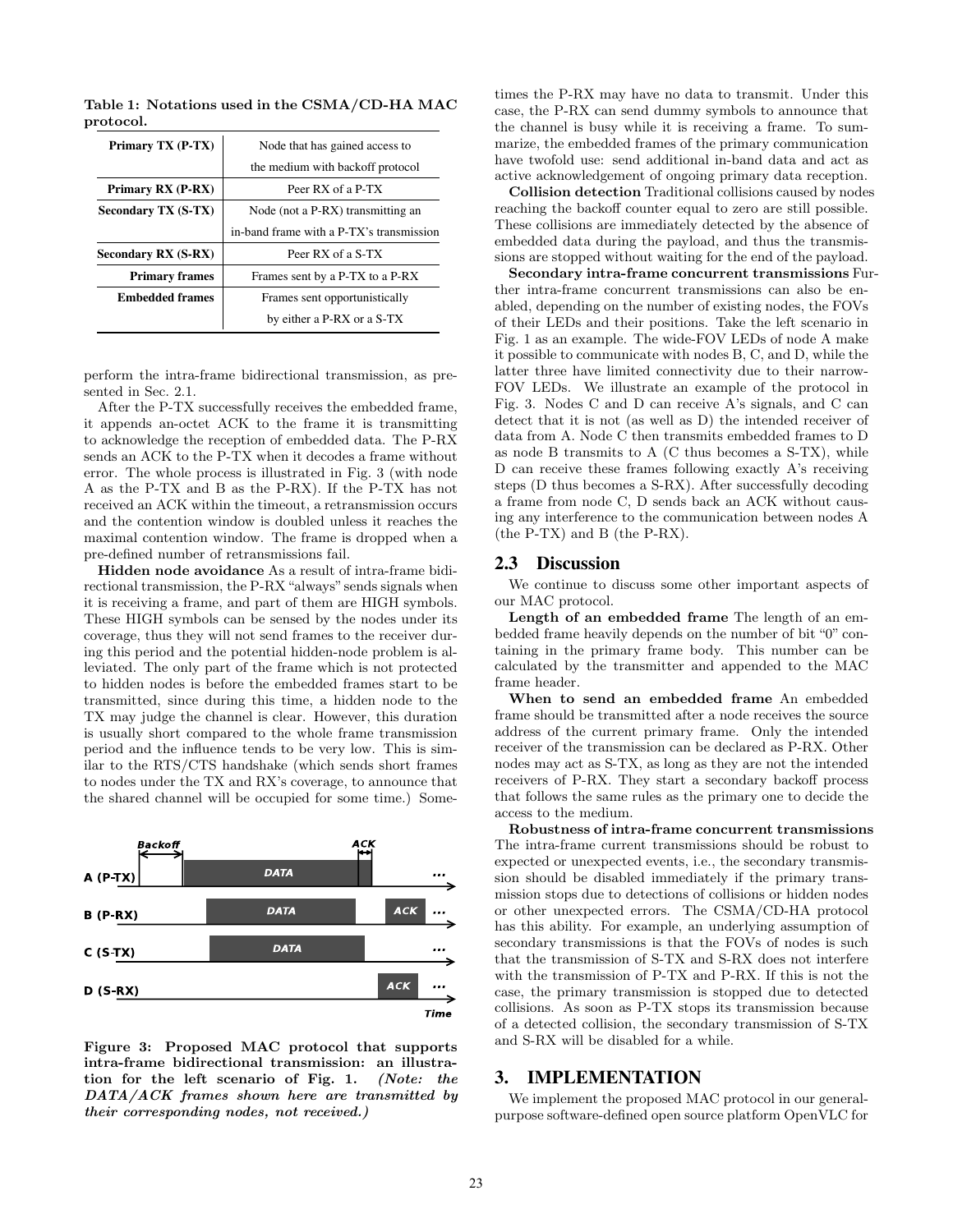visible light communication networks [14]. The MAC protocol is implemented as a Linux driver – another network interface – that is able to communicate directly with the hardware and the Linux networking stack.

#### 3.1 Hardware

The platform consists of a BeagleBone Black (BBB) board [1] and a front-end transceiver. The BBB board is equipped with the TI AM3359 CPU (1GHz), 512MB DDR3 RAM and 2GB on-board flash storage, and provides 4 timers and 65 General-Purpose Input/Output (GPIO) pins [1]. The frontend transceiver employs a single LED to both transmit and receive along with a few basic electronic components. This design has been proved to be resilient to ambient light interference without additional electronic processing [6] and we envision that it can be well suited to enable a communication network of consumer devices with LED front-end.

We rely on basic off-the-shelf electronic components and only use a very basic Physical Layer (PHY), though it can be scaled to use more advanced PHYs. The block diagram of the transceiver is shown in Fig. 4. It includes a TransConductance Amplifier (TCA) for transmission, a TransImpedance Amplifier (TIA) and an Analog-to-Digital Converter (ADC) for reception, a tristate-output buffer, and ancillary circuitry for transmission and reception.

A prerequisite to enable the intra-frame bidirectional transmission method is that nodes can switch between transmitting mode and receiving mode on a symbol basis. In our implementation, a software-defined TX/RX controller is used to switch the LED between TX and RX through the GPIO pins:  $i)$  in  $TX$  mode, encoded signals are amplified by the TCA and then fed to the forward-biased LED;  $ii)$  in  $\mathbf{R} \mathbf{X}$ mode, light signal is received by the reverse-biased LED and then the received small photocurrent is amplified by the TIA. Finally, an ADC converts the output analog signals to digital signals, which are then sent to the decoder through the Serial Peripheral Interface (SPI).

Through the TX/RX controller and the tri-state buffer, the LED can be switched between being TX mode and RX mode with low latency. This makes it possible to enable intra-frame bidirectional transmission as presented in Sec. 2.1.

#### 3.2 Software

The Linux operating system running within the BBB board is the Angstrom Distribution with kernel version 3.8.13. Fig. 5 illustrates the software stack of the platform, where the MAC is built based on primitive functions we implement. These



Figure 4: Diagram of the VLC platform.



Figure 5: Implementation of the MAC protocol in embedded Linux operation system.

functions include writing a symbol to the LED, reading a symbol from ADC, coding/decoding, preamble detection, and so on. Furthermore, we implement functions to receive and send packets to the Internet layer. In this way, the MAC is connected with the TCP/IP layers of the Linux operating system and thus the MAC becomes transparent to various applications.

In our implementation, there are two types of frames in the MAC layer, DATA and Acknowledgement (ACK). The frame structure and octets each field occupies are shown in Fig. 6. Distinguishing DATA and ACK frames is through the length of frame body (payload): if the frame has no payload (i.e., "Length"= 0), it is an ACK. Otherwise, it is a DATA frame. Each DATA frame can carry a payload up to 255 bytes. The MAC destination and source addresses that follow the "Length" field each occupies 2 bytes. The 2-byte filed "Protocol" identifies the upper layer protocol encapsulated in the payload of current frame. The fields from "Length" to (upper layer) "Protocol" form the MAC frame header. A two-octet Cyclic Redundancy Check (CRC) over the frame header and frame body is appended to the end of each frame. A three-octet preamble is added to the beginning of each frame for frame synchronization.

In order to enable embedded communication, for simplicity we currently assume that the number of bit "0" is estimated by the receiver based on the length of primary frame body and the assumption that bits "0" and "1" are evenly distributed.

#### 4. EVALUATION

In this section we evaluate the proposed CSMA/CD-HA protocol through experiments. The symbol slots of symbols LOW and HIGH are both set to 200  $\mu$ s. An 8-symbol period is used for channel sensing, i.e., to determine whether the channel is clear or not. The minimum and maximum value of the contention window are set to 4 and 32, respectively. The maximal frame retransmission time is set to 4. Different to a primary frame, an embedded frame is coded with OOK modulation without the Manchester code (bit "0" is mapped

| Preamble   SFD   Length   Dst   Src   Protocol   Payload   CRC                                          |  |  |  |  |
|---------------------------------------------------------------------------------------------------------|--|--|--|--|
| $\vert$ 3 Bytes $\vert$ 1 B $\vert$ 1 B $\vert$ 2 B $\vert$ 2 B $\vert$ 2 B $\vert$ 0-255 B $\vert$ 2 B |  |  |  |  |

Figure 6: Frame format of DATA and ACK: Length>  $0 \Leftrightarrow$ DATA; Length=  $0 \Leftrightarrow$ ACK.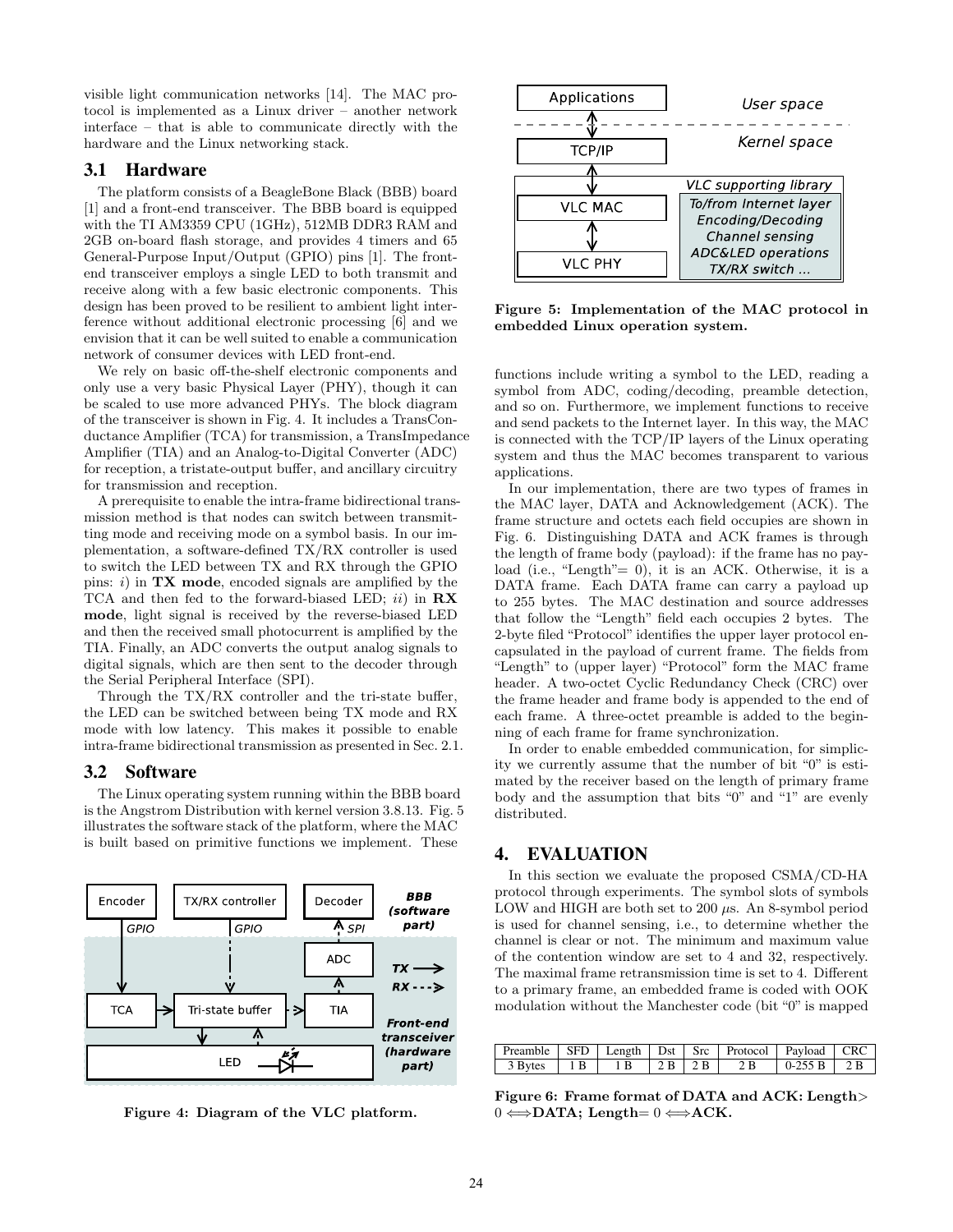

Figure 7: Evaluation results of a point-to-point link.

to symbol LOW and bit "1" to symbol HIGH.). Details of the electronic devices adopted in the testbeds can be found in [14]. Note that we use two narrow-FOV LEDs to emulate a wider-FOV LED when needed.

We compare CSMA/CD-HA with the CSMA/CD introduced in [6]. CSMA/CD uses the same backoff mechanism of the traditional Carrier Sensing Multiple Access/Collision Avoidance (CSMA/CA). While transmitting, a node adopting CSMA/CD senses the channel when it transmits a symbol LOW and stops the current transmission if the channel is declared busy. It has been shown in [6] that the CSMA/CD outperforms the CSMA/CA.

Point-to-point link We evaluate the MAC layer saturation throughput of a point-to-point link under the CSMA/CD-HA and CSMA/CD protocols, where two nodes are within the FOV of each other. The saturation throughput is achieved under the setting that both nodes always have data to transmit to each other. Throughput versus per-frame payload is shown in Fig. 7 (a), where the payload varies from 20 to 200 bytes. As expected, the throughputs under both protocols increase as the payload increases, e.g., under CSMA/CD, the saturation throughput is 1 kb/s when the payload is 20 bytes, while the throughput achieves a value of 2 kb/s when the payload increases to 200 bytes. Another observation from Fig. 7 (a) is that our proposed CSMA/CD-HA greatly outperforms CSMA/CD when the payload is long, e.g., when the payload is 200 bytes, the throughput under CSMA/CD-HA is about 150% of that under the CSMA/CD. This achievement comes from intra-frame bidirectional transmission in CSMA/CD-HA. The throughputs under the two MAC protocols are the same when the payload is 20 bytes. This is because the transmission of an embedded frame becomes impossible when the payload of a primary frame is too short. An oscilloscope snapshot of the protocol is shown in Fig. 7 (b), where we can see clearly the interaction of nodes and the transmission of embedded frames.

Three-node network without hidden nodes The performance of a three-node network without hidden nodes is evaluated, as shown in Fig. 8 (a). In this scenario, one node acts as a base station and keeps sending data alternately to the other two nodes (i.e, the base station uses the roundrobin scheduling algorithm). For instance, this scenario may emulate a setup where the base station is the light bulb in the ceiling and most of the traffic is downlink. As expected, we observe from the figure that the throughputs at the two receivers are similar under various frame payloads. Another observation is that the throughput gain of CSMA/CD-HA over CSMA/CD increases with the frame payload. This gain achieves a value of 50% when the frame payload is 200 bytes.



Figure 8: Evaluation results of the three-node network without hidden nodes.

The interactions between these three nodes are illustrated by the oscilloscope snapshot in Fig. 8 (b).

Three-node network with hidden nodes We also evaluate a three-node network with hidden nodes, similar to the illustration shown in the right sub-figure of Fig. 1. We compare the CSMA/CD-HA with the CSMA/CD without RTS/CTS. The position where a collision is detected within each collided frame is shown in Fig. 9. We can observe from Fig. 9 (a) that under CSMA/CD, most of the collisions happen at the beginning of frames. This is because the two TXs can not hear each other's transmission, thus causing a collision when both of them start transmitting. However, the collisions under CSMA/CD-HA occur either at the beginning or at the end of collided frames, as shown in Fig. 9 (b). This is because a RX starts sending an embedded frame after it receives the source address of the corresponding primary frame, and finishes sending the embedded frame before the whole primary frame is fully transmitted (as illustrated in Fig. 3). Although there are still collisions caused by the hidden node under CSMA/CD-HA, the number of collisions is actually reduced greatly. This is shown from Fig. 9 (c), where the saturation throughput versus frame payload is presented. We can observe that CSMA/CD-HA always outperforms CSMA/CD greatly independent of frame payloads, and the throughput improvement is up to 1000% when frame payload is set to 200 bytes.

Four-node network The performance of a four-node network is also evaluated. The setting of this scenario can be referred to the left sub-figure of Fig. 1. The four nodes act as a P-TX, P-RX, S-TX and S-RX, respectively. The oscilloscope snapshot of the interactions between these nodes is presented in Fig. 10 (a). We can see that three intra-frame concurrent transmissions are obtained. The corresponding saturation throughputs are presented in Fig. 10 (b). We observe that with the increase of frame payload, the throughputs under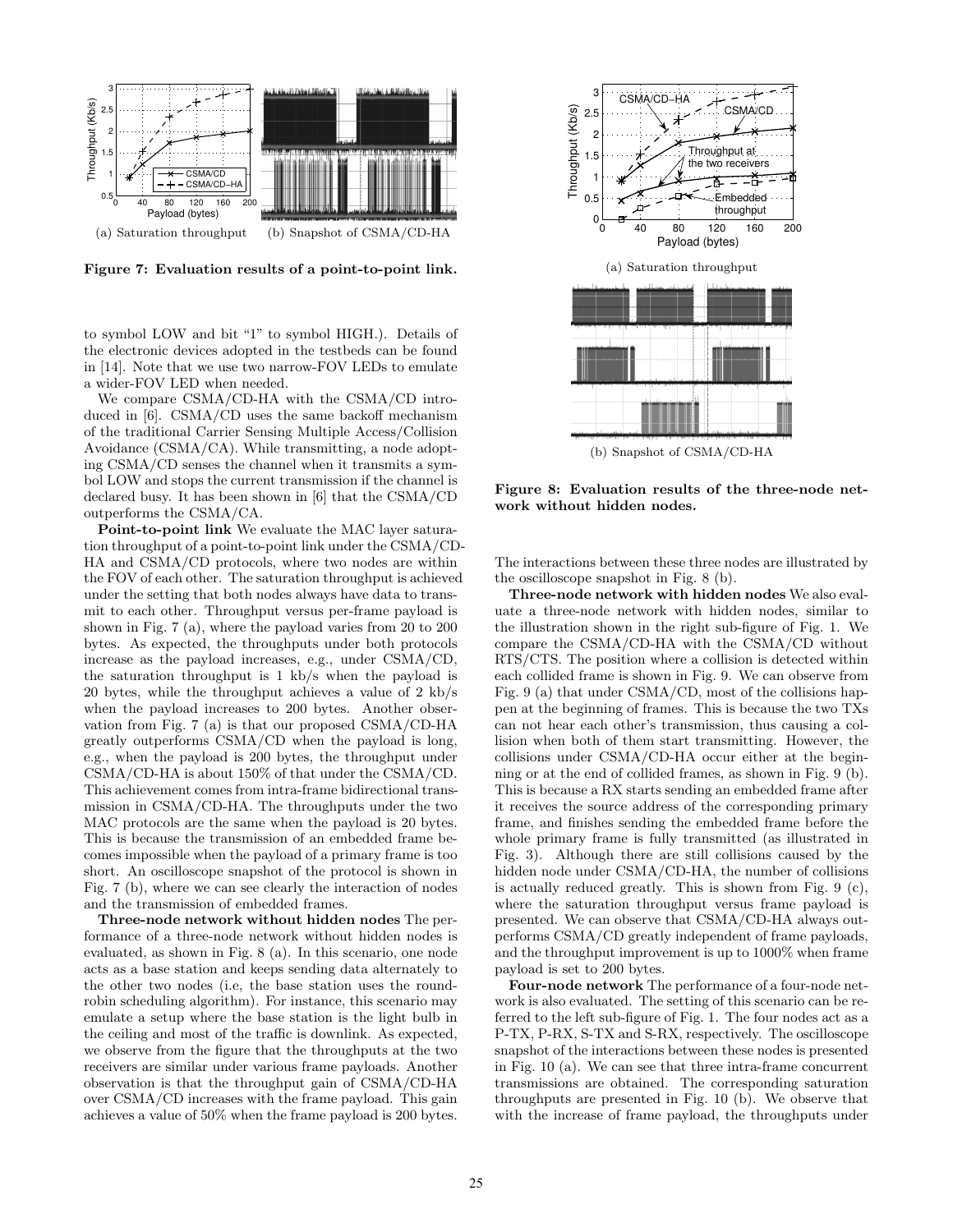

Figure 9: Evaluation results of the three-node network with hidden nodes.



Figure 10: Evaluation results of a four-node network.

both protocols increase. The CSMA/CD-HA starts to outperform CSMA/CD after the payload is more than 20 bytes. The throughput gain under CSMA/CD-HA over CSMA/CD increases to around 100% when the payload is 200 bytes. This gain is twice as large as those under the scenarios of point-to-point link and three-node network without hidden nodes. The reason for this is in the four-node network, an additional intra-frame transmission is enabled between the S-TX and S-RX.

#### 5. RELATED WORK

VLC has received strong attention from the designers of the next generation of cellular networks [13] and the point-topoint communication using smartphones [7, 8] and cars [11, 15]. The IEEE has also developed the 802.15.7 standard [2] for short-range communication using visible light.

Single antenna VLC communication While photodiodes are normally used as receivers, a reverse-biased LED instead of a photodiode is used in [5] as a receiver to implement a bidirectional communication network. This principle has been exploited by [6] to introduce a LED-to-LED communication network and is further developed in [12]. All these works operate on microcontrollers and are implemented as embedded software in the environment of non-operating system. Connecting these works with various networking protocols is not straightforward. In contrast, our implementation resides in the Linux operating system and appears as a normal network interface that can be easily extended to support different upper layer protocols.

Full-duplex RF/VLC communication In-band fullduplex RF communication was proposed in [4] and further implemented as a prototype in [9]. The key technique here is a device that uses the inverse of its transmitted signals to cancel the self-interference to its received signal. Compared to our proposed technique, both of them can achieve in-band bidirectional transmission. A different is that [4, 9] used two antennas for transmitting and receiving, respectively, while in our technique, the same LED is used for both transmitting and receiving purposes. Recently, a method combining analog and digital cancellation is proposed in [3]. This method enables the full duplex communication with a single antenna. To the best of our knowledge, there is yet no work on full-duplex (in-band) VLC, although some authors have proposed the use of visible light and infrared light or LEDs operating on different wavelengths for "full-duplex" communications, as in [10].

# 6. CONCLUSION

In this paper, we presented the design, implementation, and performance evaluation of the CSMA/CD-HA protocol for communication networks using visible light. By exploiting the OOK modulation used in VLC systems, we enabled intra-frame bidirectional transmission for networks of LEDs with heterogeneous FOVs. We implemented CSMA/CD-HA in an embedded platform and showed its superior performance for the detections of collision and hidden transmissions with respect to recent works in visible light communication networks. We expect that the next challenge to implement CSMA/CD-HA in real systems will be to study how well the protocol works at faster switching rate between symbols HIGH and LOW. For instance, this requires the design of novel synchronization schemes at system level, necessary for the transmission of data while receiving, and the understanding of the impact of the clock drift caused by not using half of the symbols of the line code for clock and data recovery.

# **7. REFERENCES** [1] BeagleBone Black.

#### BeagleBone Black.

- http://beagleboard.org/Products/BeagleBone+Black .
- [2] IEEE standard for local and metropolitan area networks–part 15.7: Short-range wireless optical communication using visible light. IEEE Std 802.15.7-2011 (Sept 2011), 1–309.
- [3] BHARADIA, D., MCMILIN, E., AND KATTI, S. Full duplex radios. In Proceedings of the ACM SIGCOMM (2013), pp. 375–386.
- [4] CHOI, J. I., JAIN, M., SRINIVASAN, K., LEVIS, P., and Katti, S. Achieving single channel, full duplex